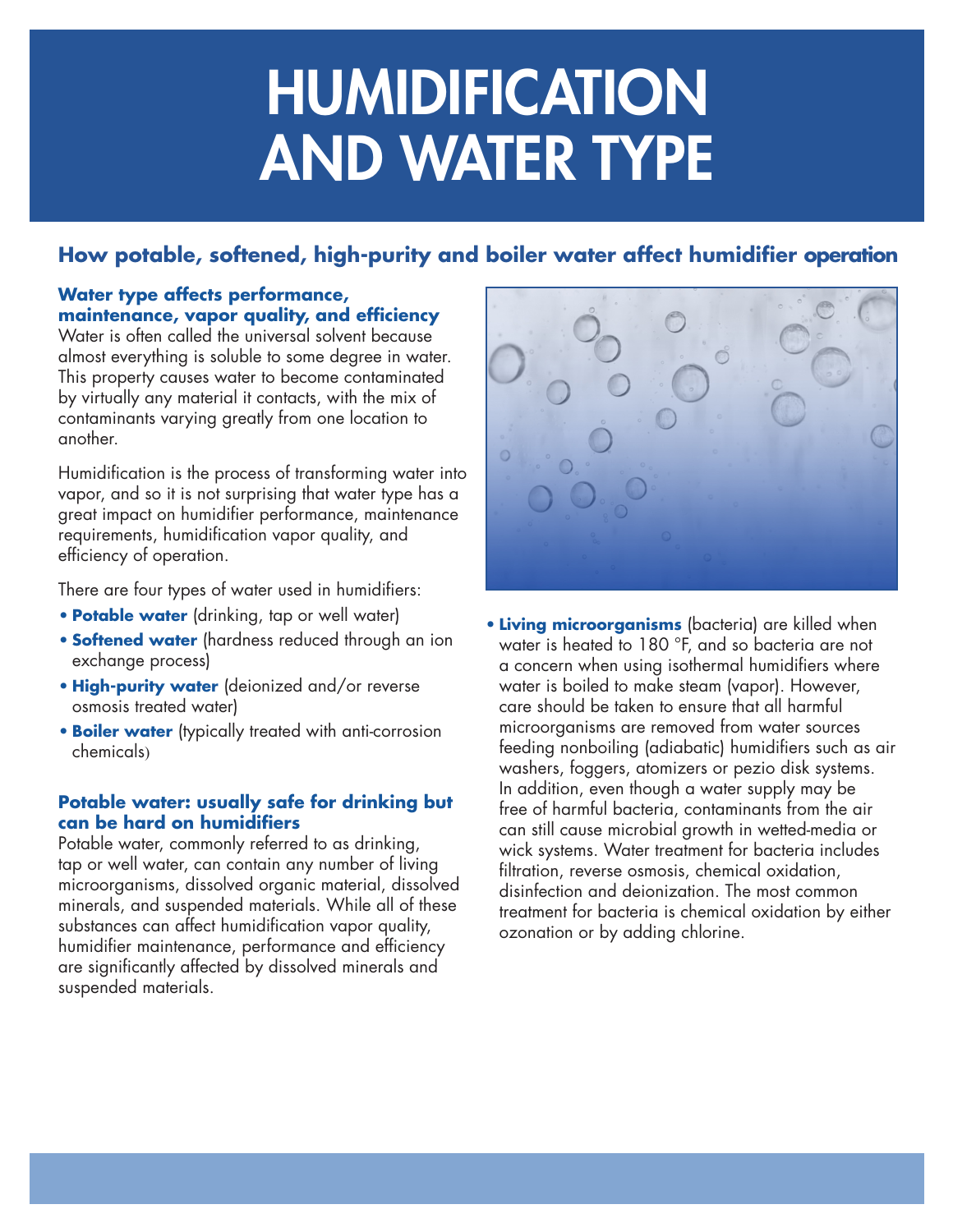

- **• Dissolved organic material** comes from three major sources:
	- –the breakdown of naturally occurring organic materials (plant and animal matter);
	- –domestic and commercial chemical wastes (agricultural and urban runoff, or leaching from contaminated soils); and
	- –chemical reactions that occur during water treatment processes (from disinfection by-products or pipe joint adhesives).

Activated carbon and microfiltration, and reverse osmosis and deionization processes remove dissolved organic material.

- **• Dissolved minerals** found in potable water are magnesium, calcium, iron, chloride, alkalinity, sulfate, fluoride, and silicon, with calcium and magnesium the primary elements causing "hard" water. Water hardness is commonly measured in grains per gallon (gpg). As water hardness increases, so does the need for humidifier cleaning to remove scale buildup. Downtime for cleaning, as well as time required to heat fresh water that replaces frequently skimmed or drained water (to remove minerals), can significantly affect humidifier performance and efficiency. Filtration removes some dissolved minerals, while water softening is the most common method for reducing water hardness (see discussion at right on softened water).
- **• Suspended materials,** typically clay or silt, give water a cloudy appearance. These particles should be removed from humidifier makeup water as they will settle out and collect in humidifier water reservoirs. These particles are typically removed by filtration.

#### **Softened water significantly reduces cleaning requirements**

Water softening is an ion exchange process where slightly soluble magnesium and calcium ions are replaced by very soluble sodium ions. The exchanged sodium ions stay in solution when in water and do not attach to humidifier tank walls and elements as scale like magnesium and calcium will.



Softening water can dramatically improve humidifier performance, maintenance requirements and efficiency. It is not unusual for systems using softened water to go several seasons without cleaning. However, water softeners need their brine tanks regularly replenished with sodium (so that there are sodium ions available to exchange with the magnesium and calcium ions), and for this reason, owners should regularly inspect their humidifiers using softened water to verify softener operation. To lessen maintenance requirements, we recommend softening water for humidifier use where water hardness is greater than 12 gpg.

## **HOW A WATER SOFTENER WORKS**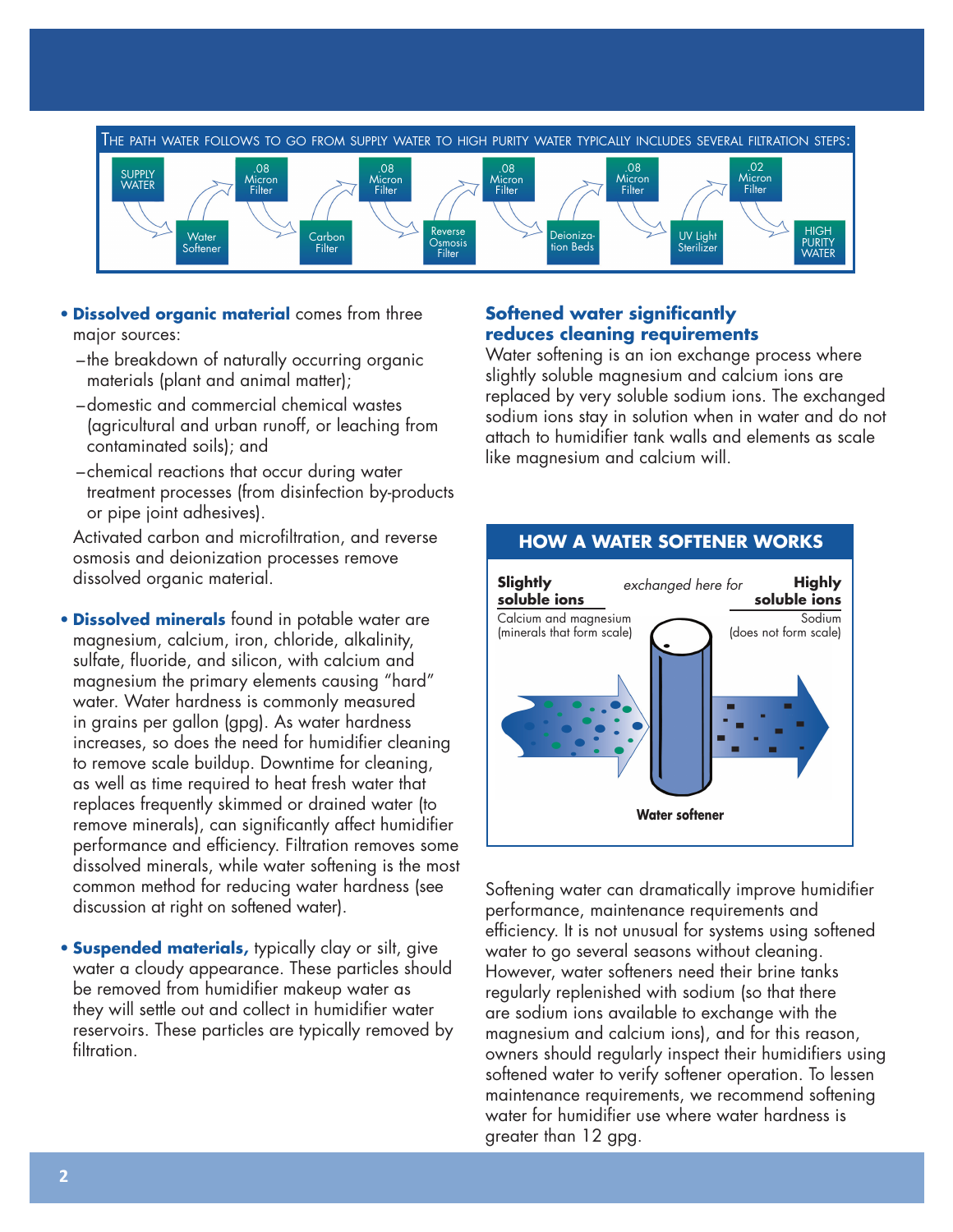The process of softening water can increase water conductivity, and so some electric isothermal systems (such as plastic cylinder systems that heat water with electrodes) may not operate efficiently using softened water. Electrode systems heat by sending an electric current through water and, therefore, require water to be within a specific range of conductivity to operate. To reduce conductivity levels and to remove minerals if there is no automatic skimmer, electrode systems may need to be flushed frequently. This frequent flushing will reduce performance and increase energy usage. When purchasing a humidifier system, be sure to ask how softened water affects not only maintenance (softened water should reduce maintenance requirements), but efficiency and performance, as well. Electric systems using element heaters (not electrodes) will work in any type of water (tap, softened or DI/ RO), for they do not rely on water conductivity to operate.

#### **High purity water yields high purity humidification for critical process environments**

Semiconductor, pharmaceutical and electronics manufacturers, as well as laboratories, industrial clean rooms and healthcare facilities often require high purity humidification. To avoid water contaminants that can be carried into the air with water vapor, these types of environments use highly processed – and very pure – water in their humidification systems. For these environments, water is cycled through several prefilters, through a reverse osmosis permeable membrane and, frequently, through a chemical deionization process. This type of high purity water is often called "DI/ RO" water (deionized, reverse osmosis water) and,



depending on the quality of process, can be free of minerals and other contaminants. The purity of this water will degrade upon contact with the atmosphere and certain materials and should remain in a closed system contacting only chemically stable materials.

#### **Properly maintained DI/RO water is not corrosive**

If a DI/RO system is functioning properly and well maintained, the water produced consists solely of hydrogen and hydroxides and is free of most or all total dissolved solids (TDS) including chlorides and other molecules that cause metal corrosion. Many users of high purity water have the false impression that it is highly corrosive to metals. This may be due, in part, to the water quality found in systems that have not been properly maintained or operated. If, for example, DI beds are not properly maintained, or the flow rate through them exceeds their capacity, the first of the two DI beds (the anion bed) will typically become saturated or ineffective, and then the weak acid solutions generated by the second bed (the cation bed) cannot be neutralized and flow into the water system. If this happens, chlorides and other electrolytes are introduced into the system in large quantities, with the ability to cause substantial corrosion.

Another misconception about DI/RO water is that its ion-hungry nature causes metal corrosion, but while properly maintained high-purity water will take some ions from the metal it contacts, this exchange process causes, at worst, only minimal corrosion.



### **HOW REVERSE OSMOSIS FILTRATION WORKS**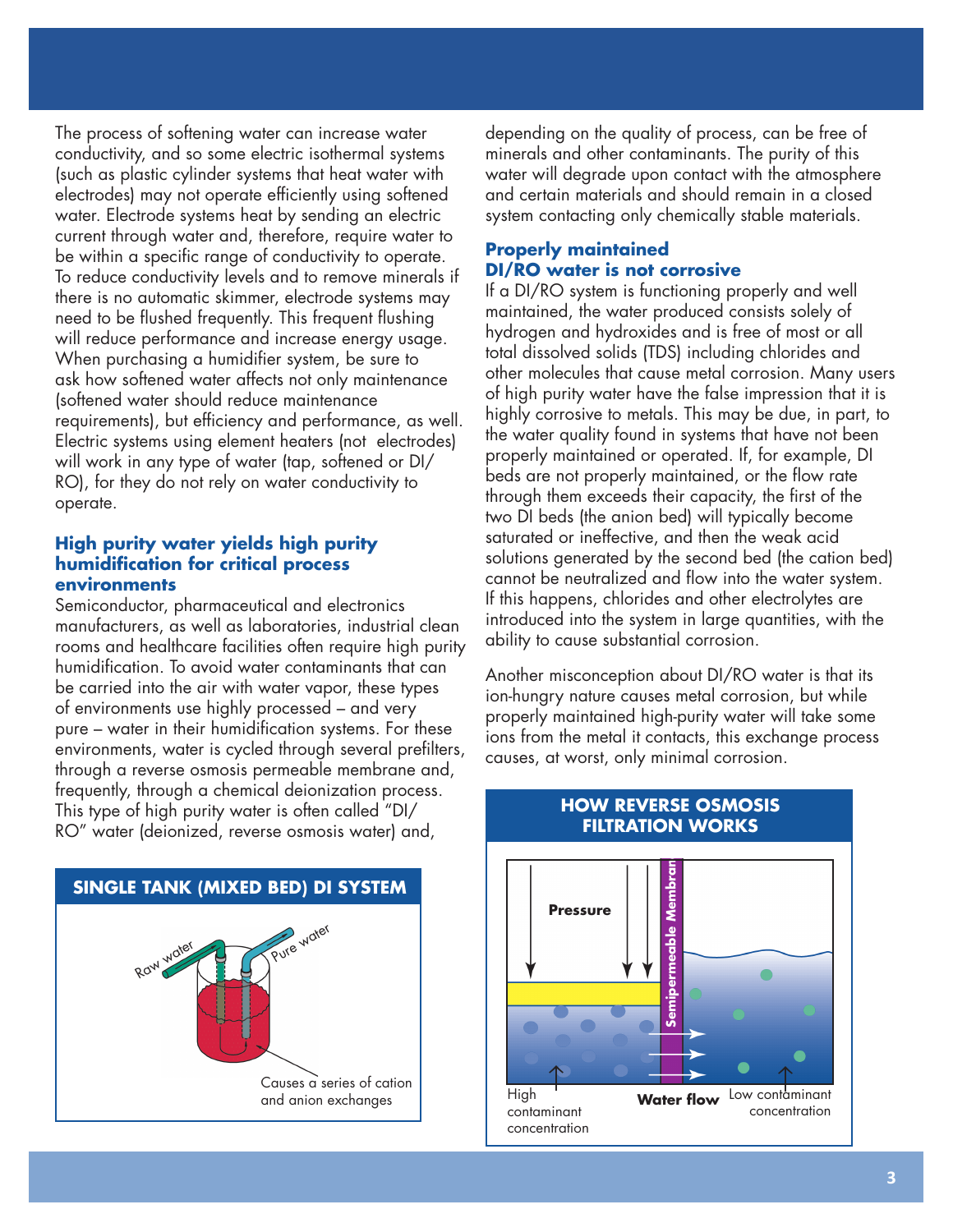#### **TWO-TANK DI SYSTEM**



#### **How water type affects humidifier performance**

Isothermal systems — systems that boil water to make steam (vapor) — typically maintain relative humidity (RH) levels within 1-5% of an established set point, with the ability to maintain a specific level of control directly dependent on the system's ability to respond to changing environmental conditions. Responsiveness is affected by two things: delivery of the energy source, and the amount of water discarded (through skim, drain and flush cycles) to remove minerals.

Key to delivering a responsive energy source is a control system that quickly adapts to changing and often unique environmental conditions. But given the same controller, a system with a modulating valve, such as a boiler-steam heat exchanger system, will have a bit of an edge over electric and gas isothermal systems because of the infinite variability of a modulating steam valve — it truly provides energy to heat water on demand. Gas and electric systems however, come very close to achieving this capability, making the comparison mostly academic.

Water hardness, however, plays a critical part in an isothermal humidifier's ability to maintain RH set point. As water hardness increases, so does the need for skimming, draining and flushing. Skimming removes precipitated minerals before they attach to humidifier tank walls and elements as scale. As water is skimmed off, cold water is introduced into the tank. In some cases, this introduction of cold water will cause a delay in steam output until the cold water is heated to boiling. Drain and flush cycles, automated on most systems, completely drain the humidifier (over about an eight minute time period) and then typically flush the tank with cold water for eight minutes. In this situation, not only is the humidifier off-line for about 16 minutes, but the tank needs to be filled and heated to boiling before it can produce steam. In the meantime, the RH level can drop 5% or more until the humidifier is producing steam again. In certain applications, such as office buildings or other environments humidified to improve comfort, RH fluctuation is not a major issue. In process-critical environments, however, a 5% RH fluctuation can affect processes. Humidifiers in these environments typically use softened or DI/RO water, depending on the level of control required. The fewer the minerals in the water, the better the control capability.

#### **Low mineral content means low maintenance**

From a maintenance point of view, the lower the mineral content in the water, the less maintenance required. Mineral buildup in improperly-maintained isothermal systems can cause humidifiers to malfunction: heater coils can fail prematurely, heat exchanger output is reduced by scale buildup, conductivity probe systems that measure water levels quit working, and drain valves get plugged. In systems that use plastic cylinders, the cylinders may require replacement. DI/RO water has the lowest mineral content, but its use is cost-prohibitive unless needed for high purity humidification or to meet very strict performance requirements (such as in semiconductor manufacturing). Hard water can be used in isothermal humidifiers with the understanding that systems will require regular inspection and cleaning, and that RH performance will fluctuate. But the easiest and most cost-effective way to reduce maintenance requirements is to soften the fill water.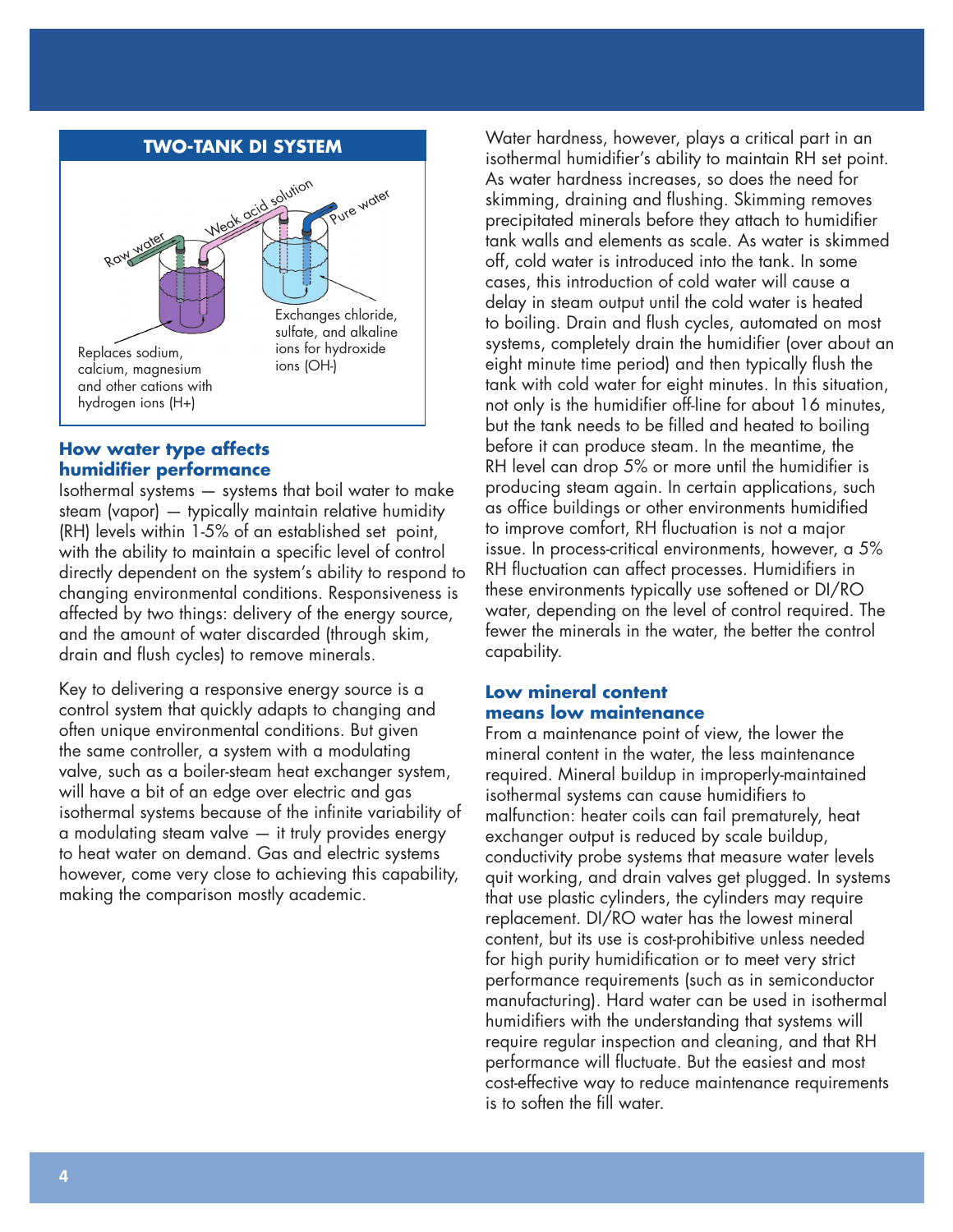#### **Direct injection of boiler steam affects indoor air quality**

Boiler steam is often directly injected into the air through steam dispersion units to provide humidification. Owners of existing boiler systems have found this a costeffective, energy efficient, and easily controllable way to add humidity without adding additional equipment to make steam. However, boiler water is typically treated with anticorrosion chemicals which, when directly injected into the air as steam, negatively impact indoor air quality. Concerned owners wishing to make use of an existing boiler for humidification should consider a closed loop system such as a steam-to-steam system that provides chemical-free steam for humidification by running boiler steam through a heat exchanger (see illustration at right).

## **Humidification vapor as pure as the fill water**

In general, the quality of humidification vapor will be only as good as the humidifier tank's fill water. High purity water (DI/RO) provides the purest humidification. Humidification produced through an isothermal process (boiling) will be a bit more pure than humidification produced through an adiabatic process (unheated water turned into vapor by evaporation, pressure and/or compressed air). Some adiabatic systems using potable or softened water leave a fine dust on area surfaces; and wetted-media or wick systems may contaminate humidification vapor. Process-critical environments, such as surgical suites, clean rooms, semiconductor manufacturing, or museums requiring artifact preservation, will use high purity water to ensure very clean humidification vapor. Potable hard and softened water in isothermal systems typically provide humidification vapor that is adequately clean for comfort applications such as office or residential buildings.

## **Hard water reduces energy efficiency**

How water type affects energy efficiency is closely related to how water type affects performance. Simply stated, the harder the water, the more water wasted down the drain to remove minerals and, therefore, the more water that will need to be replaced and reheated, resulting in increased energy costs.

## **HOW AN ISOTHERMAL HEAT EXCHANGER HUMIDIFIER WORKS**



- 1. Tap, softened, or DI/RO water fills the evaporating chamber through the fill valve. This is the water that will be converted into steam for humidification.
- 2. Responding to a call for humidity, boiler steam piped from an on-site steam boiler passes through the steam control valve into the heat exchanger, causing the water in the evaporating chamber to boil. The makeup water valve opens and closes as needed to maintain the proper makeup water level.
- 3. During refill, a portion of the surface water is skimmed off and drained, carrying away precipitated minerals.
- 4. Steam created in the evaporating chamber flows through the steam hose or piping into a dispersion assembly, where it is discharged into the airstream as humidity.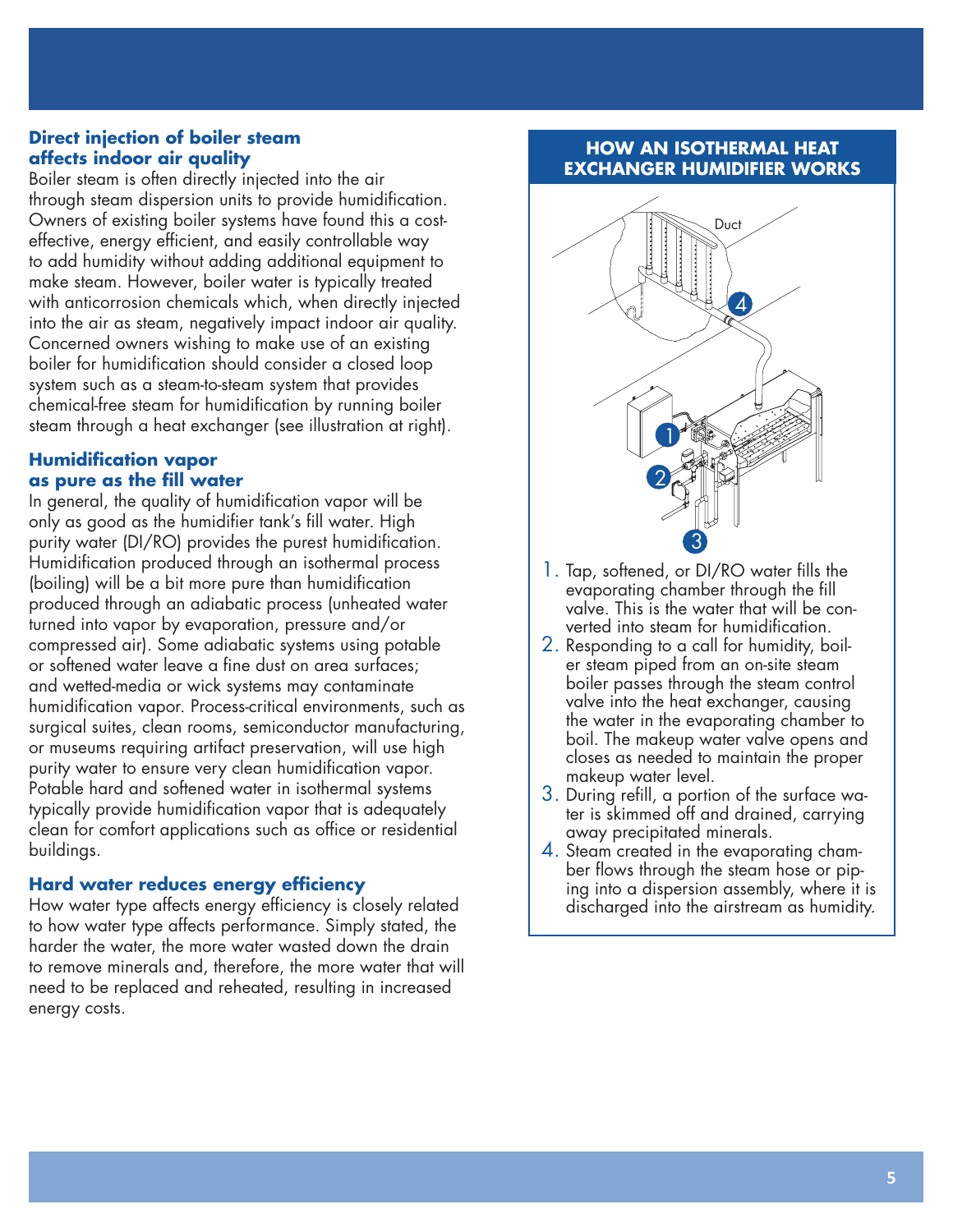| Table 6-1:<br>How fill water type affects performance, maintenance, steam quality and efficiency in isothermal humidification systems |                                   |                                                                                                                                                                                                                                           |                |                                   |                                                                                                                                                                                                                                                                                                                                               |                                                                                                                                                                                                 |                                                                                                                                                                                                                                          |
|---------------------------------------------------------------------------------------------------------------------------------------|-----------------------------------|-------------------------------------------------------------------------------------------------------------------------------------------------------------------------------------------------------------------------------------------|----------------|-----------------------------------|-----------------------------------------------------------------------------------------------------------------------------------------------------------------------------------------------------------------------------------------------------------------------------------------------------------------------------------------------|-------------------------------------------------------------------------------------------------------------------------------------------------------------------------------------------------|------------------------------------------------------------------------------------------------------------------------------------------------------------------------------------------------------------------------------------------|
| Fill water type                                                                                                                       | <b>Skimming</b><br>required (Y/N) | Drain and flush<br>frequency                                                                                                                                                                                                              | Hardness (gpg) | <b>RH</b> performance             | <b>Maintenance</b><br>requirements                                                                                                                                                                                                                                                                                                            | <b>Humidification</b><br>steam quality                                                                                                                                                          | Water and energy<br>efficiency                                                                                                                                                                                                           |
| Potable                                                                                                                               | Y                                 | System with a<br>manual drain:<br>Humidifier<br>typically drains<br>one time per<br>season, but may<br>need to increase<br>drain and flush<br>frequency based<br>on quarterly<br>inspections,<br>especially with<br>water over 12<br>gpg. | $2 - 35$       | Fifth-best control<br>capability  | If water is harder<br>than 12 gpg,<br>scale buildup will<br>occur quickly.<br>Increasing skim<br>and drain/flush<br>cycles will help<br>reduce scale,<br>as will regular<br>cleaning. The<br>key is to skim or<br>flush minerals<br>while they are still<br>in solution and<br>before they attach<br>to humidifier<br>components as<br>scale. | As pure as<br>the fill water.<br>Contaminants in<br>the makeup water<br>supply will likely<br>transfer to the<br>airstream with the<br>humidity vapor.                                          | As water hardness<br>increases, so<br>does the need<br>for skimming<br>and draining,<br>thus increasing<br>water and energy<br>usage, for water<br>replacing water<br>lost to skim and<br>fill cycles must be<br>heated.<br>In addition, |
| Potable                                                                                                                               | Υ                                 | System with auto<br>drain and flush:<br>Several times per<br>season                                                                                                                                                                       | $2 - 35$       | Sixth-best control<br>capability  |                                                                                                                                                                                                                                                                                                                                               |                                                                                                                                                                                                 | performance<br>degradation can<br>occur in heat<br>exchanger-based<br>systems if the<br>heat exchanger<br>becomes coated<br>with mineral.                                                                                                |
| Softened                                                                                                                              | Y                                 | System with a<br>manual drain:<br>Humidifier<br>typically drains<br>one time per<br>season, but may<br>need to increase<br>drain and flush<br>frequency based<br>on quarterly<br>inspections.                                             | $2 - 12$       | Third-best control<br>capability  | Can go up<br>to two years<br>without cleaning,<br>but quarterly<br>inspections are<br>encouraged to<br>verify softener<br>operation. Drain,<br>flush and skim<br>frequency/<br>duration affect<br>maintenance<br>requirements.                                                                                                                | As pure as<br>the fill water.<br>Contaminants in<br>the makeup water<br>supply will likely<br>transfer to the<br>air-stream with the<br>humidity vapor.                                         | As water hardness<br>increases, so<br>does the need<br>for skimming<br>and draining,<br>thus increasing<br>water and energy<br>usage, for water<br>replacing water<br>lost to skim and<br>fill cycles must be<br>heated.                 |
| Softened                                                                                                                              | Υ                                 | System with auto<br>drain and flush:<br>Several times per<br>season.                                                                                                                                                                      | $2 - 12$       | Fourth-best control<br>capability |                                                                                                                                                                                                                                                                                                                                               |                                                                                                                                                                                                 |                                                                                                                                                                                                                                          |
| High purity<br>(DI/RO)                                                                                                                | $\mathsf{N}$                      | Typically only<br>need to drain one<br>time per season                                                                                                                                                                                    | $0 - 2$        | Second-best<br>control capability | Cleaning typically Very pure<br>not required,<br>but quarterly<br>inspections are<br>encouraged to<br>verify filtration<br>operation.                                                                                                                                                                                                         | humidification<br>steam. Steam<br>generated by<br>an isothermal<br>process will be a<br>bit more pure than<br>humidification<br>produced by an<br>adiabatic process,<br>such as by a<br>fogger. | Very efficient<br>because there is<br>no water used<br>for skimming or<br>drain/flush cycles.<br>However, a very<br>small amount<br>of water will<br>regularly overflow<br>to keep the P-trap<br>filled.                                 |
| Boiler steam<br>(direct injection)                                                                                                    | N/A                               | N/A                                                                                                                                                                                                                                       | N/A            | Best control<br>capability        | Yearly inspection.<br>Typically, no<br>other regular<br>maintenance is<br>required.                                                                                                                                                                                                                                                           | Boiler anti-<br>corrosion<br>chemicals are<br>directly injected<br>into the air.                                                                                                                | This process is<br>very efficient<br>because an<br>existing boiler can<br>often be used.                                                                                                                                                 |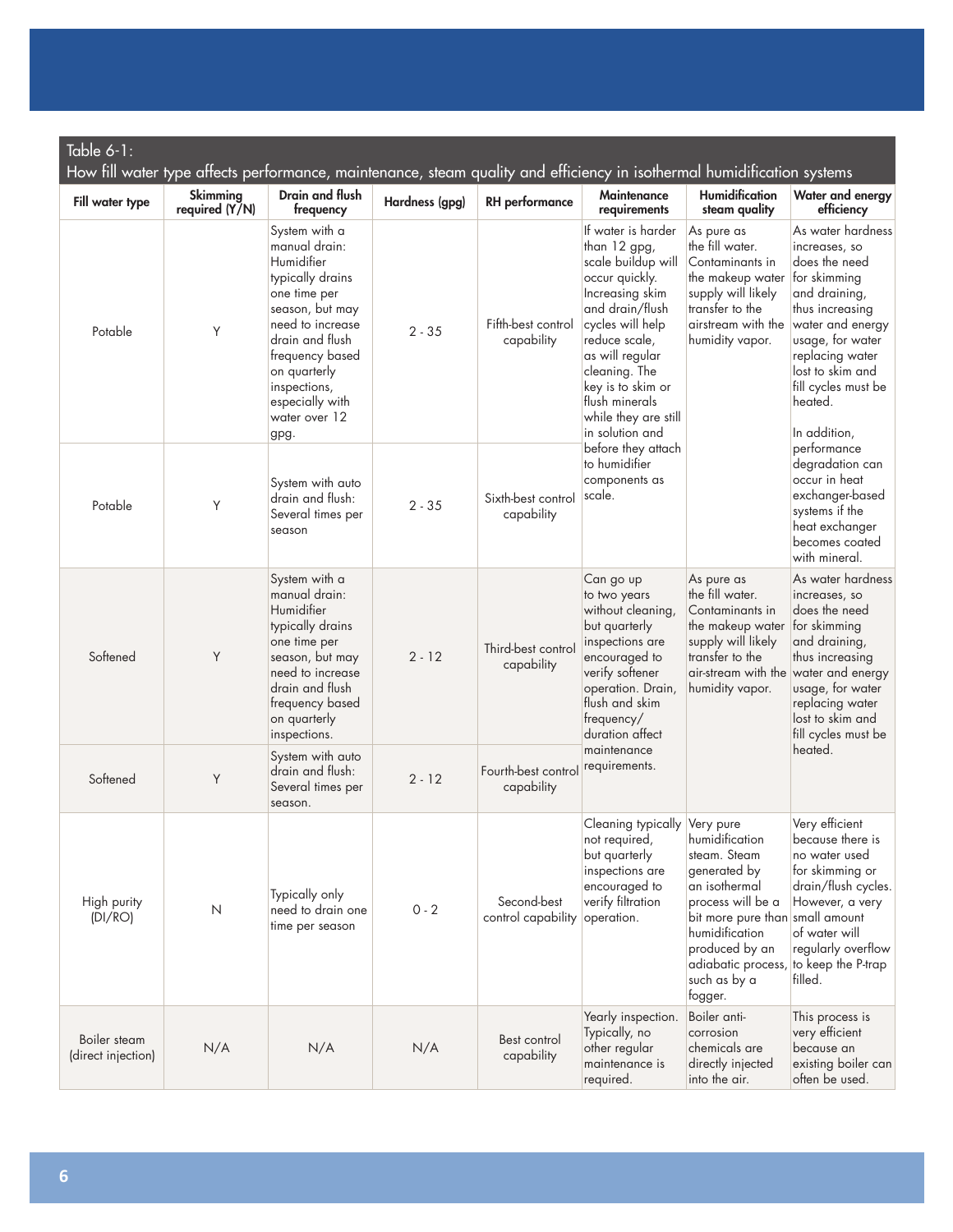## **DriSteem humidifiers accommodate any water type**

DriSteem designs and manufactures humidifiers to work with any water type. Standard humidifier models use potable or softened water for makeup water. DI models use high purity (DI/RO) water for makeup water. Both model types offer microprocessor control and numerous dispersion options.

Because water type has such a significant effect on humidifier performance, maintenance, vapor quality and energy efficiency, DriSteem humidifiers have several key design features to accommodate a variety of water types:

**• High-quality stainless steel construction** Standard water models use 304 stainless steel. DI models use 304 or 316 stainless steel. High quality, cleanable stainless steel allows DriSteem to give an industry-leading two-year warranty.

**• Automated skim, drain and flush cycles** Standard water isothermal models (Vaporstream® humidifier Vapormist® humidifier, CRUV® humidifier, GTS® humidifier, and STS® humidifier) use microprocessor controlled skimming and drain/flush sequences to remove precipitated minerals from their evaporating chambers at regular intervals. Each time an evaporating chamber refills, the water's surface is drained off through the skimmer, carrying away the mineral residue formed during the previous evaporating cycle. This can significantly reduce maintenance requirements, while allowing the use of economical potable or softened makeup water.

#### **FIGURE 7-1: DRISTEEM'S GAS-FIRED GTS SYSTEM IS ECONOMICAL TO OPERATE AND RUNS ON ANY TYPE OF WATER**



#### **• User-adjustable microprocessor control**

Because water type has such a great effect on humidifier performance, maintenance, vapor quality and energy efficiency, and because water type varies from location to location, a user-adjustable control system is essential. While factory manuals suggest standards for skim, drain and flush frequencies, the microprocessor controller allows a high degree of adaptability for any water type.

#### **FIGURE 7-2: DRISTEEM'S VAPOR-LOGIC CONTROLLER PROVIDES PRECISE, USER-ADJUSTABLE CONTROL FROM EASY-TO-USE DISPLAYS**



#### **• Conductivity probe measures potable and soft water levels**

DriSteem's standard-water isothermal systems use a three-probe conductivity sensor that cycles a solenoidoperated fill valve to maintain proper water levels. For the probe to sense water levels, the water in the tank must have a conductivity of at least 100 µS/cm (water with hardness of at least 2 grains/gallon).

#### **FIGURE 7-3: WATER LEVEL CONTROL**



**• Float valve measures water in DI systems**

Because high purity water has few or no minerals, DI humidifier models (VL-DI, VM-DI, CRUV-DI, GTS-DI, and STS-DI) use a float valve to measure water levels, and do not require regular skimming, draining, flushing or cleaning to remove minerals.